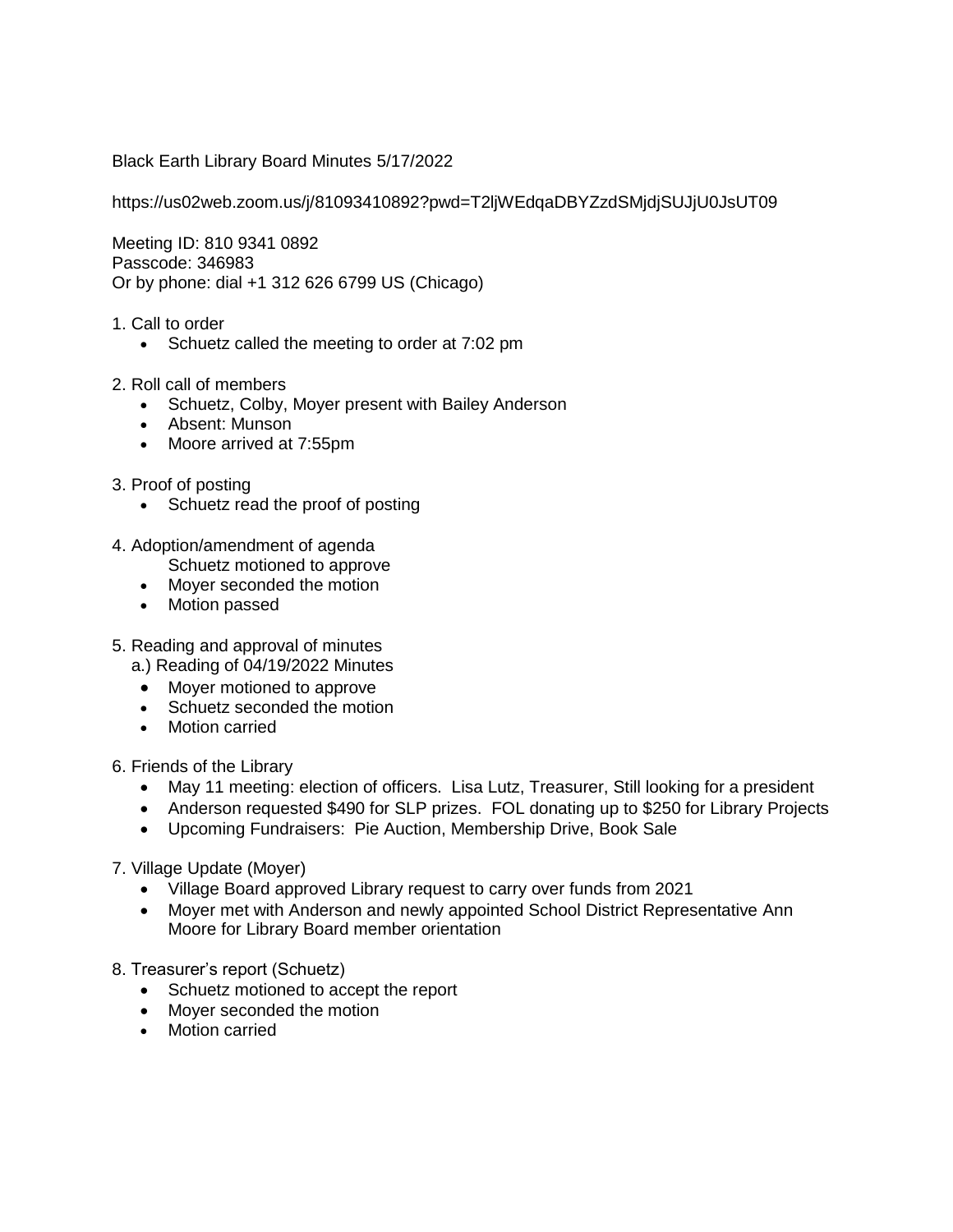## 9. Action on Bills

- All bills approved
- Motion by Schuetz
- Moyer seconded the motion
- Motion carried
- 10. Discussion/Action on New School District Library Board Representative, Ann Moore
	- Member not present at this time
	- Schuetz motioned to table until she arrives
	- Moyer seconded the motion
	- Motion carried
- 11. Discussion/Action on Director review

Schuetz asked that Board members send ideas and comments to him for the upcoming review. Staff has submitted comments to him. Schuetz will have first draft by the end of the week. Discussion/Action will be added to June Board meeting agenda. No action needed.

12. Discussion/Action on flooring options.

Anderson gave an update on flooring options ranging from \$13,000 to \$22,000 (H&R Carpets). Many options: carpet tiles with patterns. Anderson will work with designer and get two additional estimates. No action needed.

## 13. Discussion/Action on desk estimates and options

Anderson needs a new desk configuration in office. Current desk is original to building. She presented a proposal for a new desk using SCLS purchasing agreement. Discussion on disposing of old desk. Library employee would like to purchase it.

- Colby motioned to approve purchase of desk not to exceed \$700
- Moyer seconded the motion
- Motion carried

## 14. (See item #10) Discussion/Action on New School Board Representative, Ann Moore

- Moore arrived at 7:55 pm
- Received orientation with Anderson on 3/3/2022
- 15. Discussion/Action bylaw related to purchasing limits without Board approval Anderson requested a change in Bylaws pertaining to purchasing items for the library. Discussion ensued on establishing monetary limits and guidelines for bidding purposes.
	- Motion by Colby to approve change in Black Earth Public Library Bylaw Article 6, Section 9. (See below)
	- Moyer seconded the motion
	- Motion passed

**Section 9.** The Board shall approve any expenditures on a single item or service of \$1000.00 or more. Items or services of \$1000.00 or more, which are not provided through cooperative purchasing services or contracts held by South Central Library System, must obtain a minimum of three quotes. Should three quotes not be available, proof of attempt will suffice. In the event of an emergency purchase whose